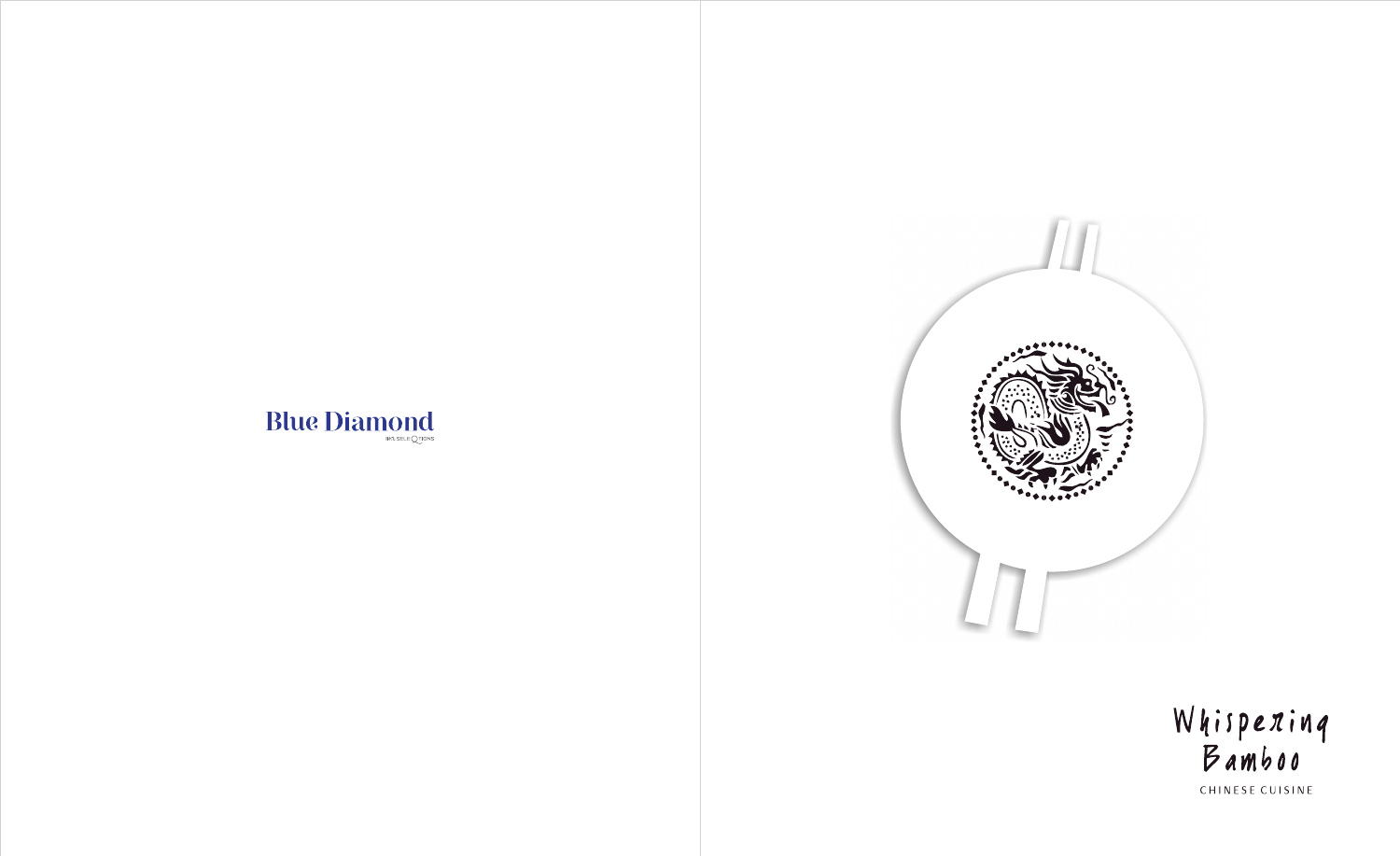#### Dear Guest,

It is our endeavor to always take very special care of all our guests in our restaurants. If you or anyone in the your group is allergic to any one of the below mentioned food allergens, please inform our associate before ordering your meal.

Common food allergies

- $\bullet$  Milk
- $\bullet$  Egg
- Peanut
- Tree nut
- $\bullet$  Fish
- Shellfish
- Soya
- Wheat
- Monosodium Glutamate

We would like to inform you that all our menus are trans-fat-free



# Whispexinq<br>Bamboo CHINESE CUISINE

The chinese gourmets' notes To show their appreciation and admiration of spectacular chinese dishes, song dynasty gourmets wrote a great deal about chinese gastronomy. According to tradition, chinese gourmets judged food based on the aroma, presentation, palatability, and texture.

Aside from these factors, a perfect chinese meal must have the balance famous four natures and five tastes. Four natures refer to the hot, the warm, the cool, and the cold while five tastes refer to pungent, sweet, bitter, sour, and salty.

Fortunately you do not have to go to china to experience their mouth-watering dishes. These characteristics are present in chinese cuisine served here at whispering bamboo



Delicacies from whispering bamboo kitchen are a treat to your taste buds with the wonderful flavours of the orient.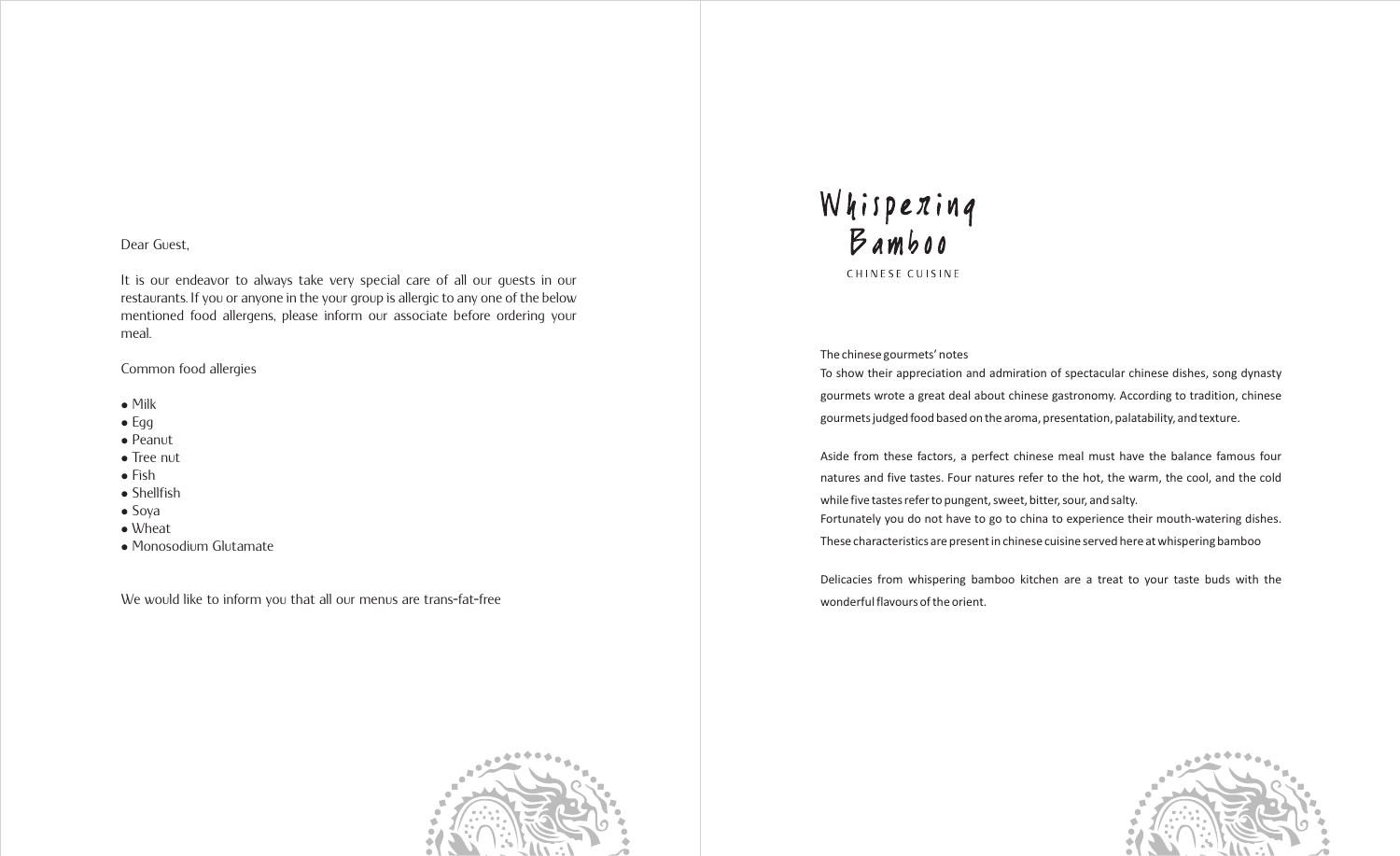#### **Vegetarian**

#### **Non-Vegetarian**

- **Edamame Dumpling** Enhanced With Truffle
- $\bullet$ **Broccoli Cheese, Chilli**
- $\bullet$ **Pan-Fried Mushroom K** Mushrooms and Exotic Veg
- **Steamed Crystal Veget**  $\bullet$ Water Chestnut, Carrot, Black Fungus and Edamame.

- **Steamed Chicken Sui M**  $\bullet$ **Minced Chicken and Scallio**
- **Prawn Har Gaw**  $\boxed{\bullet}$ Prawn and Spring Onions
- $\bullet$ **Prawn & Chicken Pot St** Minced Prawn, Chicken and
- $\bullet$ **Lamb Gua Tie** Black Pepper Spiced Pan Fried Lamb Dumpling

Please let us know if you are allergic to any ingredients Recipes may contain monosodium glutamate unless otherwise requested All Prices are in Indian rupee and subject to government taxes

Literally meaning to touch the heart as they are a delicious light bite rather than a meal, dim sums are delightfully delicate, light and tasty dumplings. Originating in the warm and friendly teahouses of canton, to satiate weary travellers and farmers, they truly delight the modern day global diner!

The dim sums at whispering bamboo are prepared from a secret recipe that ensures the casing is soft, slightly chewy and translucent. Steamed or very lightly shallow fried, prepared with a variety of vegetarian and non-vegetarian fillings; and served with zesty sauces, they are a perfect appetizer and could easily be a delectable mini-meal as well. Please allow 15 minutes for service of steaming hot dim sums

Please let us know if you are allergic to any ingredients Recipes may contain monosodium glutamate unless otherwise requested All Prices are in Indian rupee and subject to government taxes



|                                         | 700 |
|-----------------------------------------|-----|
| <b>Dumpling</b>                         | 700 |
| <b>Kothe</b><br><b>zetables</b>         | 650 |
| able Dumpling<br>ack Fungus and Edamame | 650 |

| <b>Aai</b><br>ns                      | 775 |
|---------------------------------------|-----|
|                                       | 850 |
| ticker<br>d Scallions. Grilled Dimsum | 925 |
|                                       | 950 |



#### **DIM SUMS**

## **DELECTABLE DIM SUMS**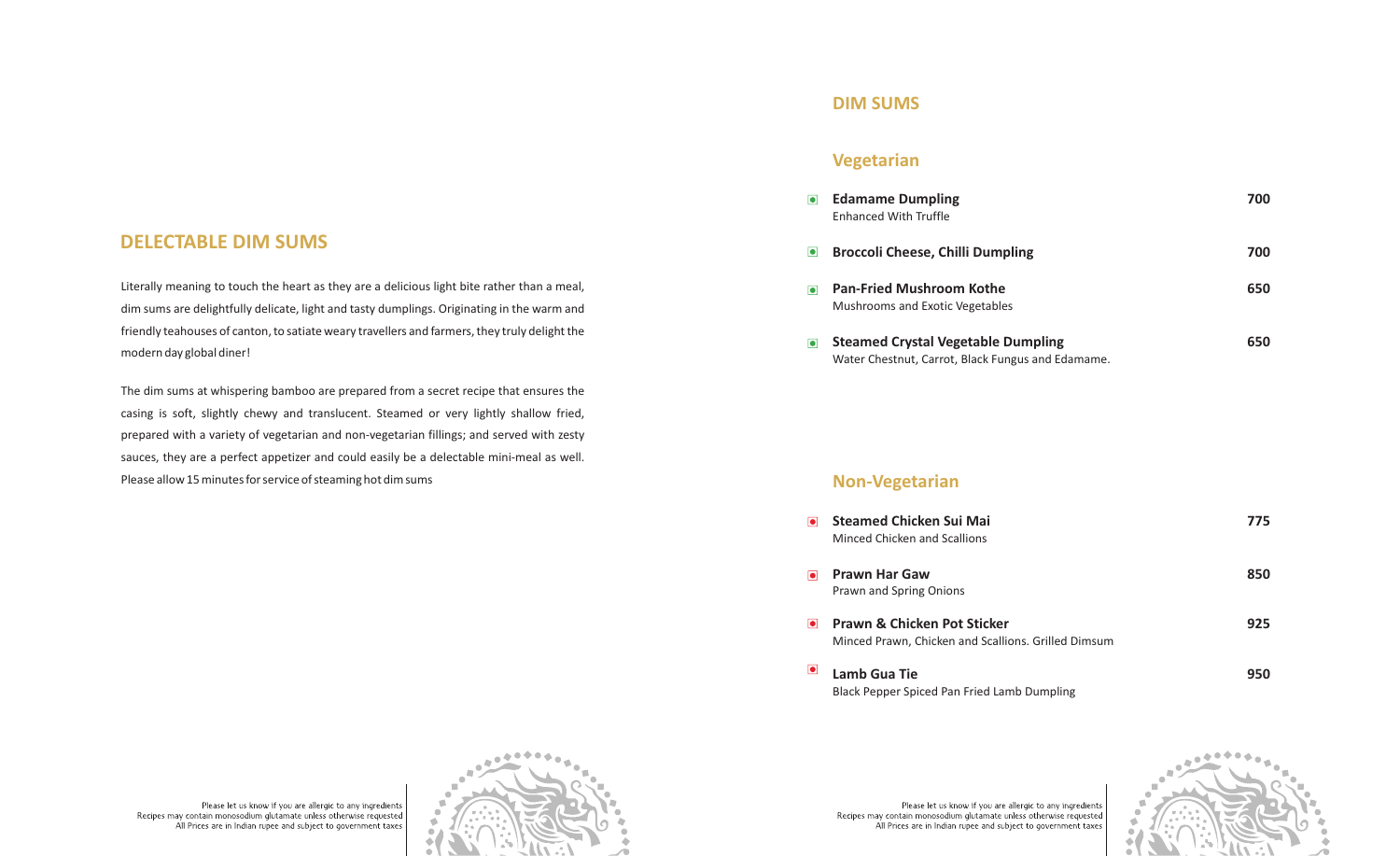#### **SEA FOOD**

- **Black Pepper Spiced Lobster** Singapore Style
- $\bullet$ **Crispy Lobster** Red Chilli and Celery, Sichu
- **ISesame Prawns** In Sichuan Sauce and Sesar
- $\bullet$ Sautéed with Purple Onion
- $\bullet$ Tossed With Crunchy Garlio

Please let us know if you are allergic to any ingredients<br>Recipes may contain monosodium glutamate unless otherwise requested<br>All Prices are in Indian rupee and subject to government taxes



Please let us know if you are allergic to any ingredients<br>Recipes may contain monosodium glutamate unless otherwise requested<br>All Prices are in Indian rupee and subject to government taxes

| <b>Black Pepper Spiced Lobster</b><br>Singapore Style                           | 1550 |
|---------------------------------------------------------------------------------|------|
| <b>Crispy Lobster</b><br>Red Chilli and Celery, Sichuan Style                   | 1550 |
| <b>Sesame Prawns</b><br>In Sichuan Sauce and Sesame                             | 1250 |
| <b>Crispy Fried Fish</b><br>Sautéed with Purple Onions, Chilli, Garlic and Wine | 900  |
| Prawn<br>Tossed With Crunchy Garlic, Chilli and Spring Onion                    | 1250 |

#### **APPETIZER VEGETARIAN**

| $\bullet$      | <b>Stir Fried Oriental Vegetables, Mushrooms and Pine Nuts</b>                        | 700 |
|----------------|---------------------------------------------------------------------------------------|-----|
| $\bullet$      | <b>Golden Corn Kernels Tossed With Five Spices</b>                                    | 700 |
| $\bullet$      | <b>Lotus Root with Honey Chilli Sauce</b>                                             | 725 |
| $\blacksquare$ | <b>Crispy Chestnuts</b><br>Salt and Pepper or Honey Chilli                            | 725 |
| $\bullet$      | <b>Crispy Fried Tofu (Vegan)</b><br>Lantern Chilli and Crispy Garlic                  | 725 |
| $\bullet$      | <b>House Special Spring Rolls</b><br>With Hot Garlic Sauce                            | 700 |
| $\blacksquare$ | <b>Crispy Fried Sichuan Chilli Potato</b>                                             | 700 |
| $\bullet$      | <b>Crispy Fried Spinach</b><br>Tossed With Almond, Chilli, Scallion and Golden Garlic | 700 |
| $\bullet$      | <b>Jiangs Chilli Cottage Cheese</b>                                                   | 725 |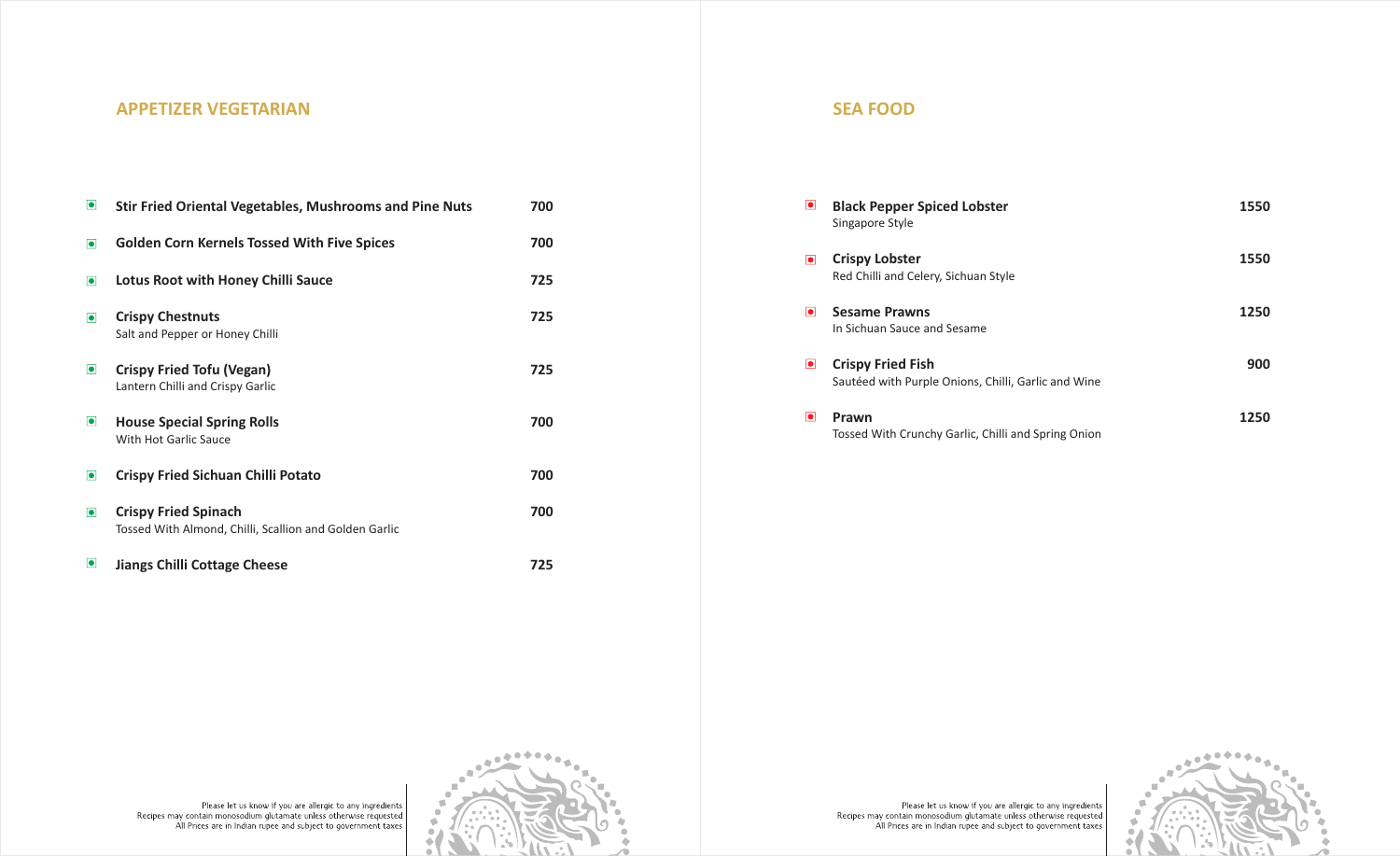#### **MEAT & POULTRY SOUP**

| $\bullet$         | <b>Ginger Chicken</b><br>Sweet and Spicy Soya Sauce                           | 875  |
|-------------------|-------------------------------------------------------------------------------|------|
| $\boxed{\bullet}$ | <b>Crispy Chilli Chicken</b><br>Tossed With Chilli, Peppers and Spring Onions | 875  |
| $\bullet$         | Sichuan Chicken with Lantern Chilli, Garlic and Scallions                     | 875  |
| $\blacksquare$    | <b>Stir Fried Chicken</b><br>Basil and bell pepper                            | 875  |
| $\blacksquare$    | Wok toss chicken with exotic vegetables & bell peppers                        | 875  |
| $\bullet$         | <b>Pork Spare Ribs</b><br>Wild Forest Honey and Lantern Chilli                | 1025 |
| $\bullet$         | <b>Konjee Crispy Lamb</b>                                                     | 975  |

| $\bullet$ | <b>Tofu and Vegetables</b>                               | 450 |
|-----------|----------------------------------------------------------|-----|
| $\bullet$ | <b>Clear Soup with Black Mushroom and Chinese Greens</b> | 450 |
| $\bullet$ | <b>Lemon Pepper Coriander Soup</b>                       | 450 |
| $\bullet$ | <b>Crab Meat</b>                                         | 525 |
| $\bullet$ | Prawn                                                    | 475 |
| $\bullet$ | <b>Shredded Chicken Sour and Pepper Soup</b>             | 475 |
| $\bullet$ | <b>Sea Bass Coriander Clear Soup</b>                     | 525 |
|           | <b>Corn Soup With</b>                                    |     |
| $\bullet$ | <b>Vegetables</b>                                        | 450 |
| $\bullet$ | Chicken                                                  | 475 |
| $\bullet$ | <b>Seafood</b>                                           | 525 |
|           | <b>Manchow Soup With</b>                                 |     |
| $\bullet$ | <b>Vegetables</b>                                        | 450 |
| $\bullet$ | <b>Chicken</b>                                           | 475 |

- 
- $\bullet$
- $\bullet$
- $\bullet$

- $\bullet$
- $\bullet$
- $\bullet$

- $\bullet$
- $\bullet$
- $\bullet$ **Seafood 525**





Please let us know if you are allergic to any ingredients<br>Recipes may contain monosodium glutamate unless otherwise requested<br>All Prices are in Indian rupee and subject to government taxes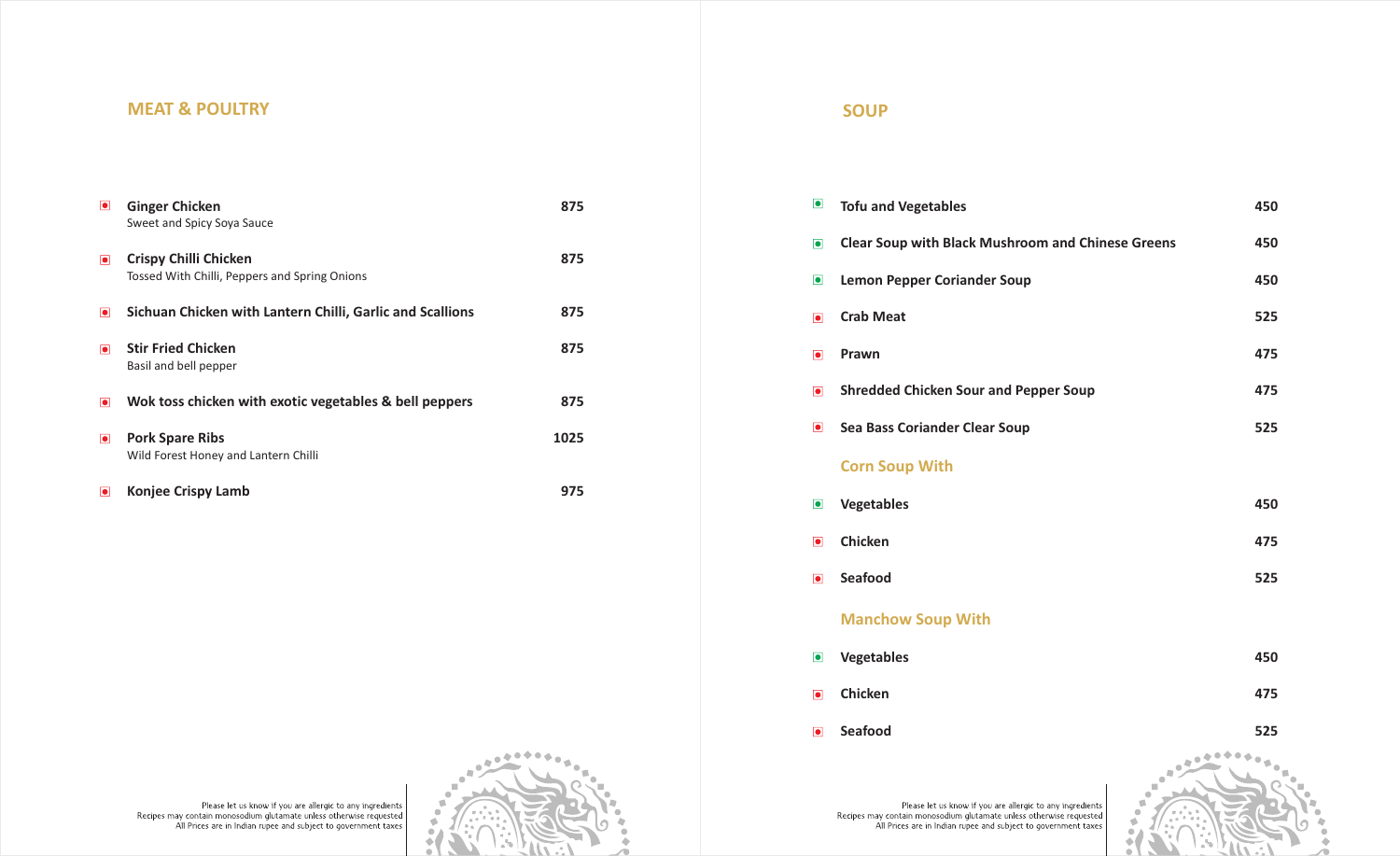#### **SOUP**

### **Spicy Lemon Coriander Soup**

| $\bullet$ | Vegetable         | 450 |
|-----------|-------------------|-----|
| $\bullet$ | <b>Chicken</b>    | 475 |
| $\bullet$ | <b>Seafood</b>    | 525 |
|           |                   |     |
|           | <b>Clear Soup</b> |     |
| $\bullet$ | Vegetable         | 450 |
| $\bullet$ | <b>Chicken</b>    | 475 |
| $\bullet$ | <b>Seafood</b>    | 525 |

#### **Veg e tarian**

## **MAINS**

| $\bullet$      | <b>Kung Pao Vegetables</b><br>Exotic Vegetables, Cashewnut                      | 750 |
|----------------|---------------------------------------------------------------------------------|-----|
| $\bullet$      | <b>Stir Fried Chinese Greens with Burnt Garlic</b>                              | 750 |
| $\bullet$      | <b>Eggplant and Tofu with Chilli Oyster Sauce</b>                               | 750 |
| $\bullet$      | <b>Baby Pok Choi, Shiitake,</b><br>Black Fungus and Button Mushroom, Oyster Soy | 750 |
| $\bullet$      | <b>Assorted Vegetables in Black Pepper Sauce</b>                                | 750 |
| $\bullet$      | Ma Po Tofu<br>Steamed Tofu with Sichuan Peppercorn                              | 750 |
| $\bullet$      | <b>Kung Pao Potato</b>                                                          | 750 |
| $\blacksquare$ | <b>Okra in Hot Bean Sauce</b>                                                   | 750 |



Please let us know if you are allergic to any ingredients<br>Recipes may contain monosodium glutamate unless otherwise requested<br>All Prices are in Indian rupee and subject to government taxes

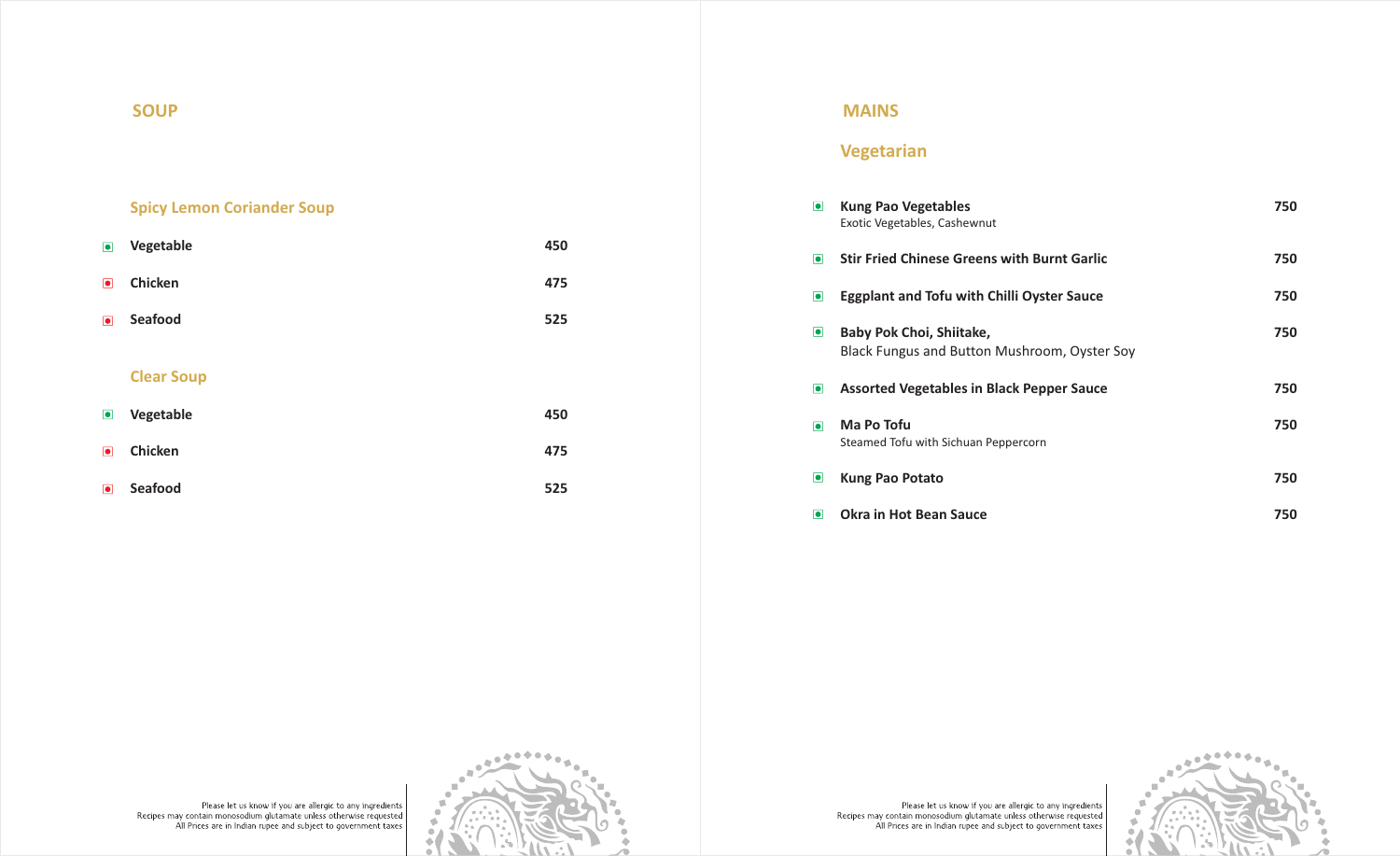## **Seafood**

| $\bullet$      | <b>Steamed Chilean Sea Bass with Scallion,</b><br><b>Black Bean and Pickled Chilli</b> | 1850 |
|----------------|----------------------------------------------------------------------------------------|------|
| $\blacksquare$ | <b>Steamed Chilean Sea Bass in Sichuan Sauce</b>                                       | 1850 |
| $\bullet$      | Steamed Pink Salmon- Butter Garlic Sauce/ Soya Chilli Sauce                            | 1500 |
| $\blacksquare$ | Lobster with Asparagus and Carrot in Xo Sauce                                          | 1600 |
| $\blacksquare$ | <b>Wok Tossed Prawns, Chilli Mustard Sauce</b>                                         | 1250 |
| $\bullet$      | Singapore Chilli Prawn                                                                 | 1250 |
| $\bullet$      | <b>Fish with Ginger, Spring Onion and Supreme Soy</b>                                  | 1050 |
| $\bullet$      | <b>Steamed Fish with Chilli Black Bean</b>                                             | 1050 |

#### **MAINS**

| $\bullet$            | <b>Chicken Kung Pao</b><br>WB Signature Dish with Cashewnut and Soy | 975 |
|----------------------|---------------------------------------------------------------------|-----|
| $\overline{\bullet}$ | Sliced Chicken in Chilli Bean Sauce                                 | 950 |
| $\overline{\bullet}$ | Diced Chicken with Dry Red Chilli, Sichuan Pepper                   | 950 |
| $\blacksquare$       | Crispy Fried Chicken with Dry Red Peppers and Wild Forest Honey     | 950 |
| $\overline{\bullet}$ | Diced Chicken with Bell Peppers and Onion in Hot Garlic Sauce       | 950 |
| $\bullet$            | Diced Chicken in Black Pepper Sauce                                 | 950 |
| $\bullet$            | <b>Sliced Chicken in Spicy Mala Sauce</b>                           | 950 |
| $\blacksquare$       | <b>Sweet and Sour Chicken</b>                                       | 950 |







## **Chicken**

#### **MAINS**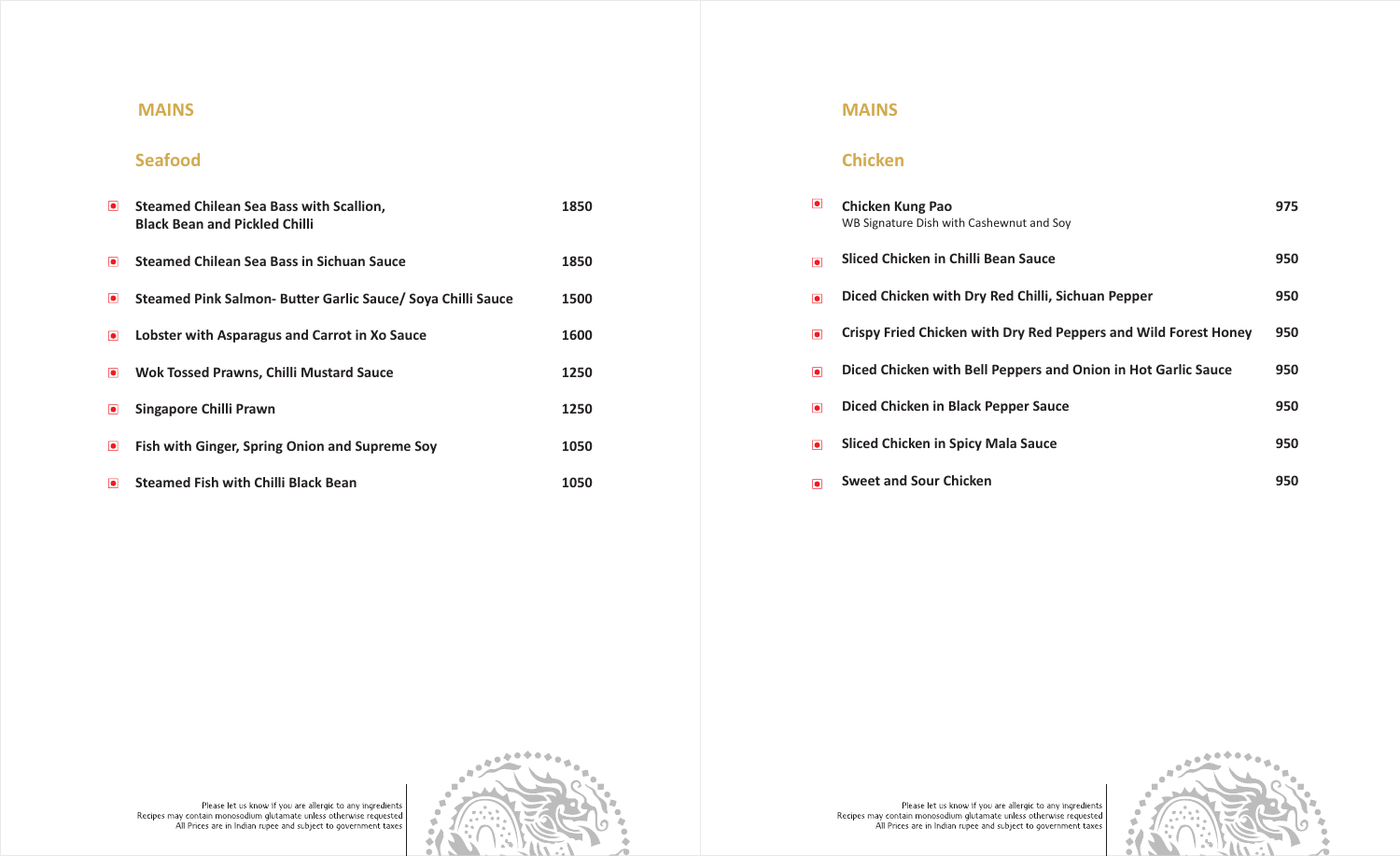#### **ROAST AND BARBECUED MEATS**

#### **Traditional Roasted Peking Duck Full - 2200 Half - 1200** Served with tender cucumber, scallions, homemade sweet bean sauce and pancake

This is a famous duck dish from Beijing that has been prepared since the imperial era, and is now considered one of Chinas national foods. This is eaten with pancakes, scallion, cucumber and hoisin sauce.

- **Vegetable 575**  $\bullet$
- $\overline{\bullet}$
- 

#### **Pan Fried Noodles To**

- *vegetable-Chilli Basil Sand*
- **Chicken- Chilli Basil or**  $\bullet$
- **Seafood- Butter Chilli C**

#### **Stir Fried Rice, Crunt**

- **6** Vegetable
- $\overline{\bullet}$
- 
- 
- 

Please let us know if you are allergic to any ingredients Recipes may contain monosodium glutamate unless otherwise requested All Prices are in Indian rupee and subject to government taxes

Please let us know if you are allergic to any ingredients Recipes may contain monosodium glutamate unless otherwise requested All Prices are in Indian rupee and subject to government taxes

|           | • Spicy Pork with Leeks, Celery and Fresh Red Chilli                           | 1025 |
|-----------|--------------------------------------------------------------------------------|------|
| $\bullet$ | <b>Spare Ribs, Five Spiced Honey</b>                                           | 1025 |
| $\bullet$ | <b>Sliced Pork, Sweet and Sour Sauce</b>                                       | 1025 |
|           |                                                                                |      |
|           | Lamb                                                                           |      |
|           | • Sliced Lamb with Shiitake Mushrooms,<br><b>Bamboo Shoots in Oyster Sauce</b> | 1025 |
| $\bullet$ | <b>Stir Fried Lamb in Sichuan Sauce</b>                                        | 1025 |
| $\bullet$ | <b>Sliced Lamb in Ginger Spring Onion</b>                                      | 1025 |
| $\bullet$ | Lamb with Bell Pepper, Onion in Black Pepper Sauce                             | 1025 |



#### **Pork**

## **RICE AND NOODLE**

#### **Whispering Bamboos Famous Shandong Fried Rice**

- $\bullet$
- 

#### **Singapore Rice Noo**

- **6** Vegetable
- $\overline{\bullet}$
- 

#### **Wok Tossed Hakka N**

| $\bullet$         | Vegetable                                                   | 575 |
|-------------------|-------------------------------------------------------------|-----|
| $\bullet$         | <b>Chicken</b>                                              | 625 |
| $\bullet$         | <b>Seafood</b>                                              | 675 |
|                   | <b>Singapore Rice Noodles</b>                               |     |
| $\bullet$         | Vegetable                                                   | 575 |
| $\bullet$         | <b>Chicken</b>                                              | 625 |
| $\boxed{\bullet}$ | <b>Seafood</b>                                              | 675 |
|                   | <b>Wok Tossed Hakka Noodles, Peppers, Onion and Sprouts</b> |     |
| $\bullet$         | Vegetable                                                   | 575 |
| $\bullet$         | <b>Chicken</b>                                              | 625 |
| $\bullet$         | <b>Seafood</b>                                              | 675 |
|                   | <b>Pan Fried Noodles Topping On Your Choice</b>             |     |
| $\bullet$         | <b>Vegetable-Chilli Basil Sauce</b>                         | 825 |
| $\bullet$         | <b>Chicken- Chilli Basil or Soy Ginger Sauce</b>            | 875 |
| $\bullet$         | Seafood- Butter Chilli Oyster                               | 950 |
|                   | <b>Stir Fried Rice, Crunch Burnt Garlic</b>                 |     |
| $\bullet$         | Vegetable                                                   | 575 |
| $\bullet$         | <b>Chicken</b>                                              | 625 |
| $\bullet$         | <b>Seafood</b>                                              | 675 |
| $\bullet$         | <b>Jasmine Rice</b>                                         | 575 |